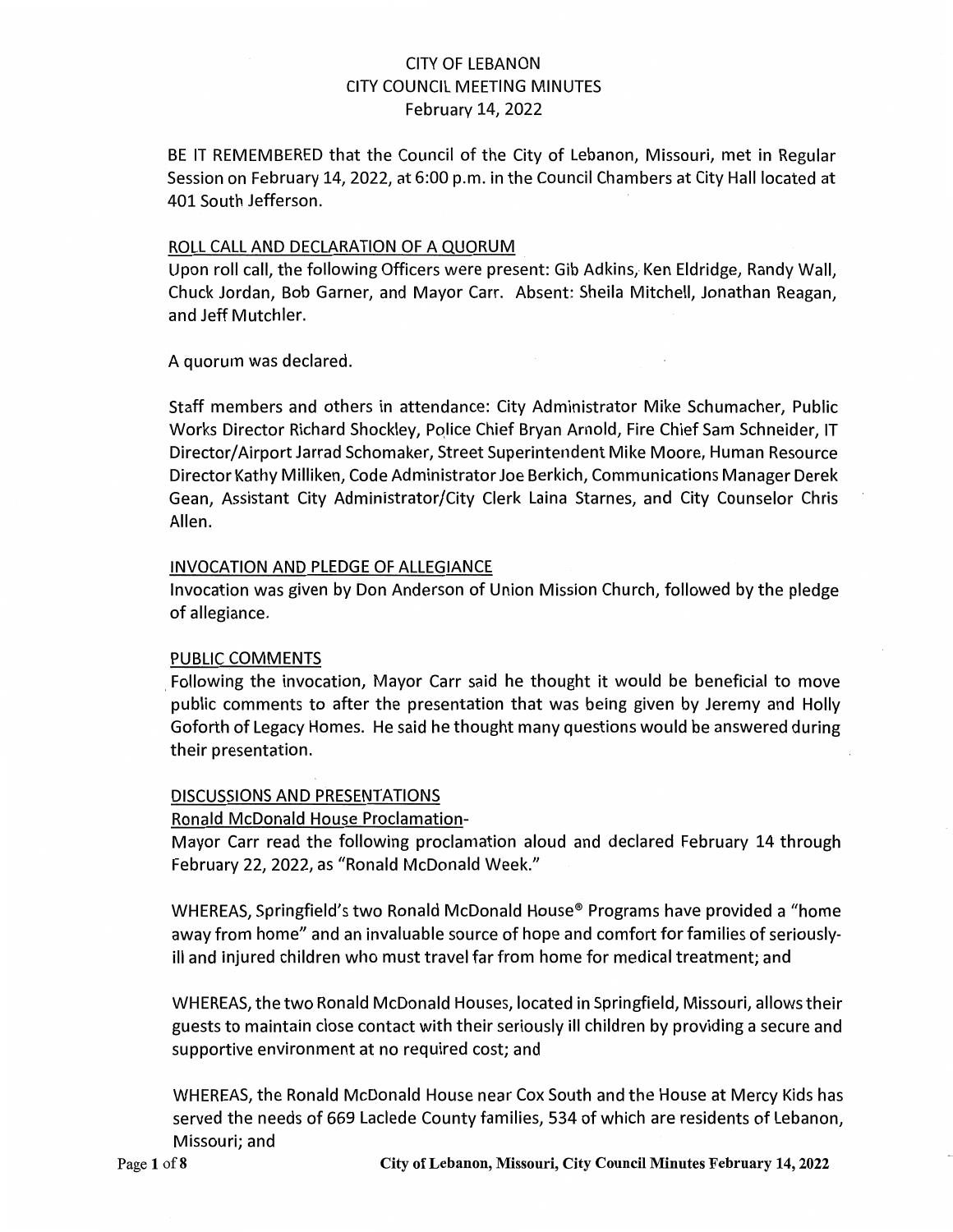WHEREAS, on Tuesday, January 25, 2022, 69 McDonald's Restaurants and various other locations, will begin showing their support by asking customers to "Share their Heart" by "adopting" a \$1, \$5 and \$20 to Ronald McDonald House Charities of the Ozarks through the Share a Heart Campaign; and

WHEREAS, the following generous sponsors have provided sponsorship funding and underwritten the costs for the Share a Heart Campaign: McDonald's of the Ozarks; Great Southern Bank; Mid-Am Metal Forming; and KY3 Television; and

WHEREAS, McDonald's of Lebanon is participating in the Share a Heart Campaign, which will continue through February 28, 2022.

NOW THEREFORE, I, Mayor Jared Carr, on behalf of the City of Lebanon, do hereby proclaim February 14th through February 20th, 2022, as

## "RONALD McDONALD HOUSE WEEK"

In Witness Whereof, I have hereunto set my hand and caused the seal of the City of Lebanon to be affixed this 14th day of February 2022.

Future Business Leaders of America Proclamation Mayor Carr read the following proclamation aloud and declared February 9, 2022, as "FBLA Day."

WHEREAS, Future Business Leaders of America is a nonprofit educational organization; and

WHEREAS, this organization has grown now to encompass over 250,000 members and advisers nationwide in middle schools, high schools, colleges, universities, career and technical schools, and private business schools; and

WHEREAS, FBLA inspires and prepares students to become community-minded business leaders in a global society through relevant career preparation and leadership experiences; and

WHEREAS, members perform community service activities and strive to build a student's understanding of the realities of the modern business world; and

WHEREAS FBLA teaches high school students basic business and leadership principles;

NOW THEREFORE, I, Mayor Jared Carr, on behalf of the City of Lebanon, do hereby proclaim February 9th in the City of Lebanon as:

### "FBLA DAY"

In Witness Whereof, I have hereunto set my hand and caused the seal of the City of Lebanon to be affixed this 3rd day of February 2022.

Page **2** ofS **City of Lebanon, Missouri, City Council Minutes February 14, 2022**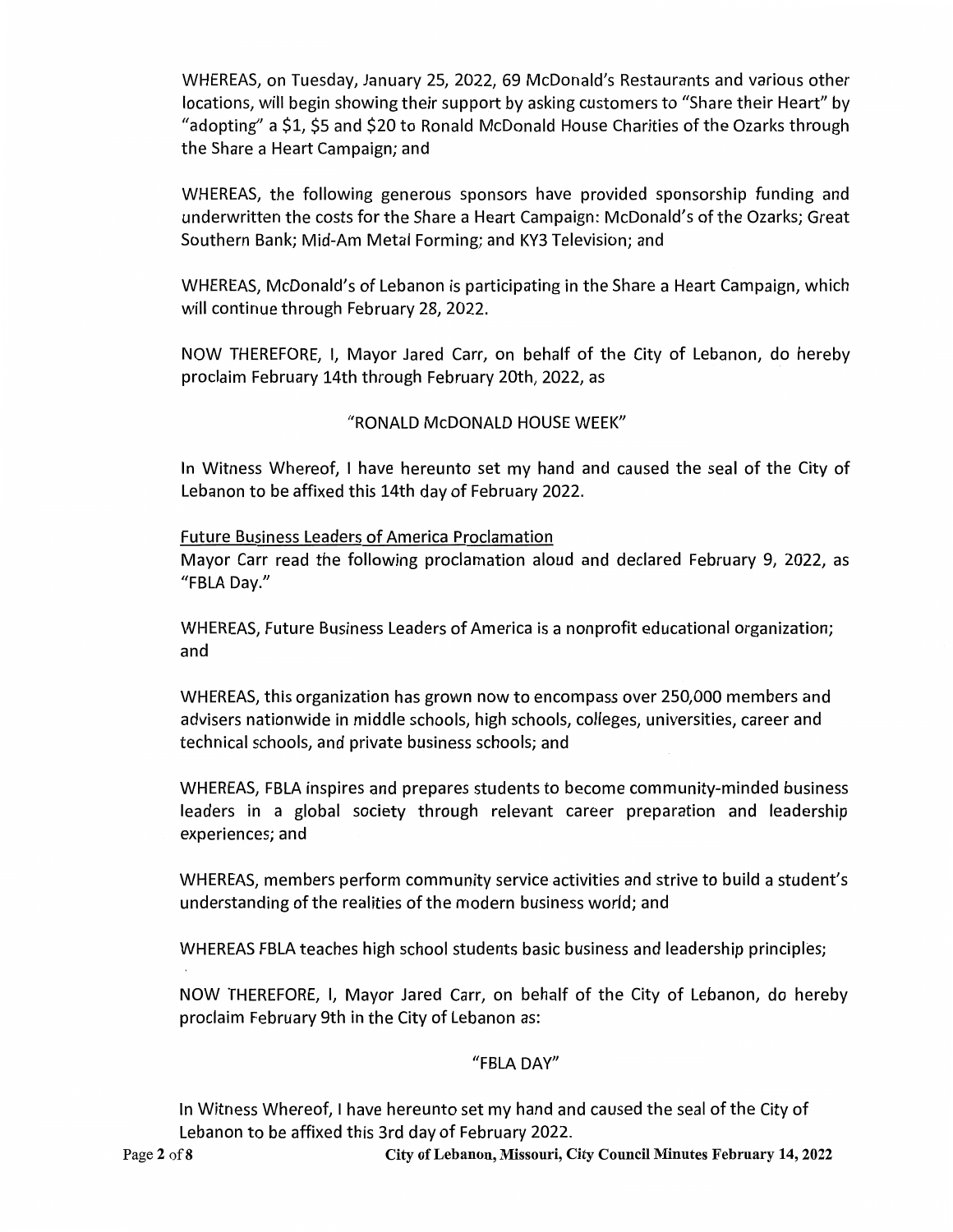#### Legacy Homes Presentation

City Administrator Mike Schumacher prefaced this presentation by saying he wanted the Council and public to know the road through Atchley Park that everyone seemed to be discussing on social media was a suggestion made by staff and not the developer. He added that this idea had been tabled.

Jeremy and Holly Goforth then provided information regarding their business, Legacy Homes, and their plans for developing Legacy Trails Subdivision on the back side of Atchley Park. They reported there would be 120+ homes built on 78 acres and their goal was to put up 20 homes per year. The Goforth's also stated the price range of the homes was anticipated to be \$250,000 and up and a walking trail would be included as part of the subdivision because they felt it was important to focus on family and the promotion of community wellness. They closed by saying they were excited to get started on one of the largest, if not the largest, housing developments in Lebanon and said they would not be able to do this without the building incentives the City had put in place.

#### Website Presentation

Communications Manager Derek Gean took the Mayor and Council through a visual tour of the City's new website design and demonstrated how much more user friendly it was compared to the previous design.

#### Emergency Purchases

City Administrator Mike Schumacher presented each Councilmember with a sample resolution from the City of O'Fallon that allowed the City Administrator to temporarily suspend the City's established purchasing policies and procedures to assure the availability of critical resources. Schumacher stated that if Mayor Carr supported it, something similar would be presented to Council for consideration at the next meeting. He closed by stating this was needed because the market was moving faster than the City's legislative process which presented challenges with procurement.

#### PUBLIC COMMENTS

Donna Garrison- thanked Jeremy and Holly Goforth for providing information about their development plans. She said she was a real estate agent and knew there was a real need for homes in Lebanon.

Kathy Morgan- said she was tickled pink about the housing development and her real concern had been about safety and the road through Atchley Park. She expressed her thankfulness for the information provided from the Goforth's as well.

Kathy Hough- reiterated what both Garrison and Morgan had expressed and said her main concern had been for safety.

Jason Riggs- stated he had been concerned about a road going through Atchley Park and the Jared Hilton Memorial Disc Golf Course at the park.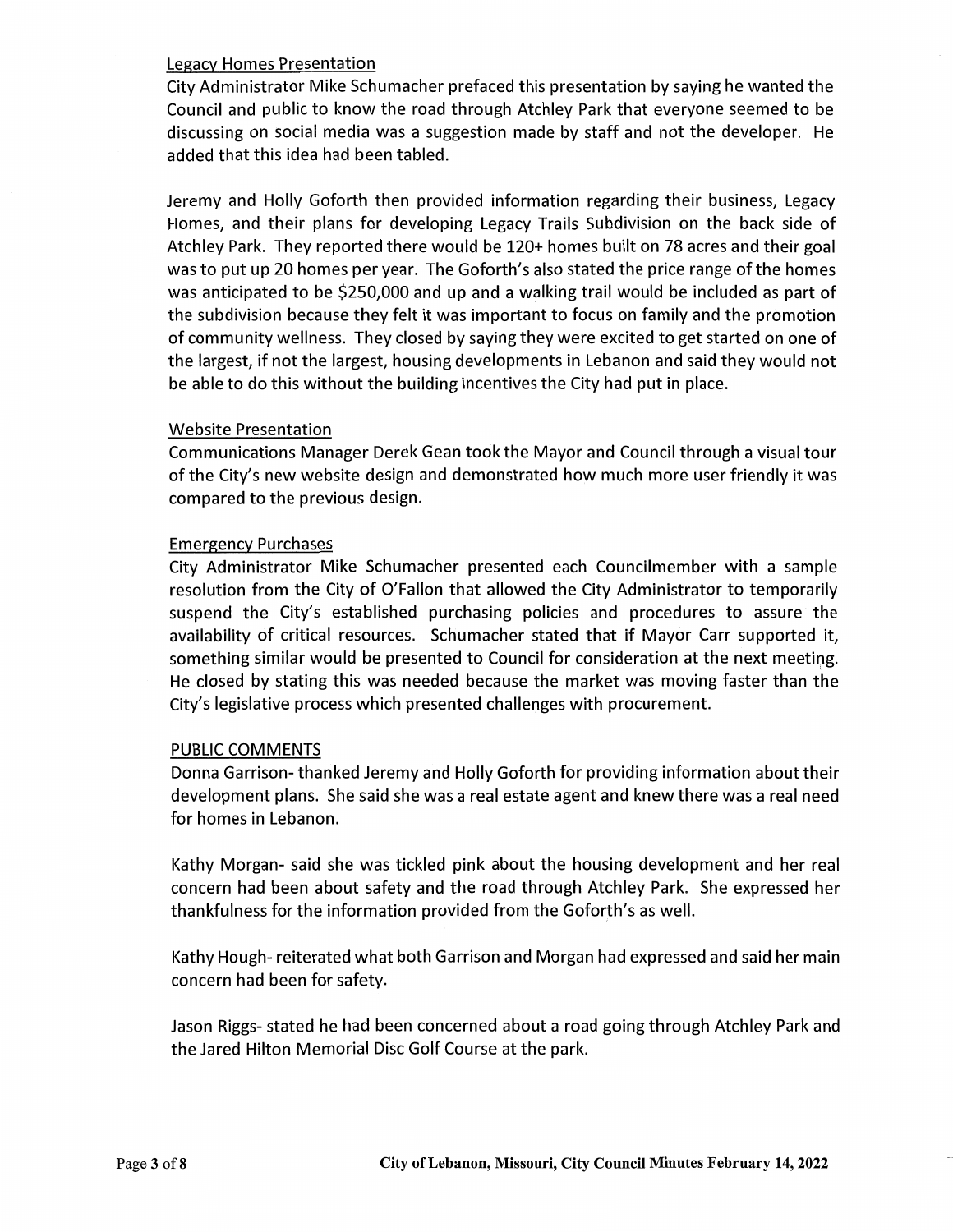#### CONSENT AGENDA

Jordan moved and Adkins seconded that the Council approve the Consent Agenda as follows.

- Approval of Minutes
	- I. January 6, 2022, Work Session
	- II. January 24, 2022, Council Meeting
- Approval of Warrants #106865-#107036, Payroll, and Drafts
- Approval of Quarterly Investment Report
- Resolution No. 473- The Fountains Community Improvement District Board Reappointments

Motion carried as follows: Yea: (5) Adkins, Eldridge, Wall, Jordan, and Garner; Nay: (0) None; Abstain: (0) None; Absent: (3) Mitchell, Reagan, and Mutchler.

#### COUNCIL BILL NO. 6234- PURCHASE, POLICE DEPARTMENT LEVEL IV VESTS, BOTACH

An Ordinance by the City Council of the City of Lebanon, Laclede County Missouri, (hereinafter referred to as "City") authorizing the purchase of Thirty-Three (33) Level IV Vests from BOTACH for the Police Department.

Wall moved and Garner seconded that the Council approve the first reading of Council Bill No. 6234 and that it be passed to the second reading. Motion carried as follows: Yea: (5) Eldridge, Wall, Jordan, Garner, and Adkins; Nay: (0) None; Abstain: (O) None; Absent: (3) Mitchell, Reagan, and Mutchler.

Garner moved and Adkins seconded that the Council approve the second and final reading of Council Bill No. 6234 and that the roll be called for the approval and passage of said bill. Motion carried as follows: Yea: (5) Wall, Jordan, Garner, Adkins, and Eldridge; Nay: (0) None; Abstain: (0) None; Absent: (3) Mitchell, Reagan, and Mutchler.

Mayor Carr declared Council Bill No. 6234 duly passed and approved and that it be entered among City Records as Ordinance No. 6481.

## COUNCIL BILL NO. 6235- AGREEMENT, FIRE DEPARTMENT SYSTEMS ALERT SYSTEM, PUBLIC SAFETY SOLUTIONS MO

An Ordinance by the City Council of the City of Lebanon, Laclede County, Missouri, (hereinafter referred to as "City") authorizing and directing the Mayor and City Clerk to enter into and execute an Agreement between the City and Public Safety Solutions MO for Fire Station Alerting Systems for all three stations and approving the surplus of all hardware including CDM 1250 radios, amplifier, power-supply, and speakers not used with the new systems at Fire Station No.1 and No. 2.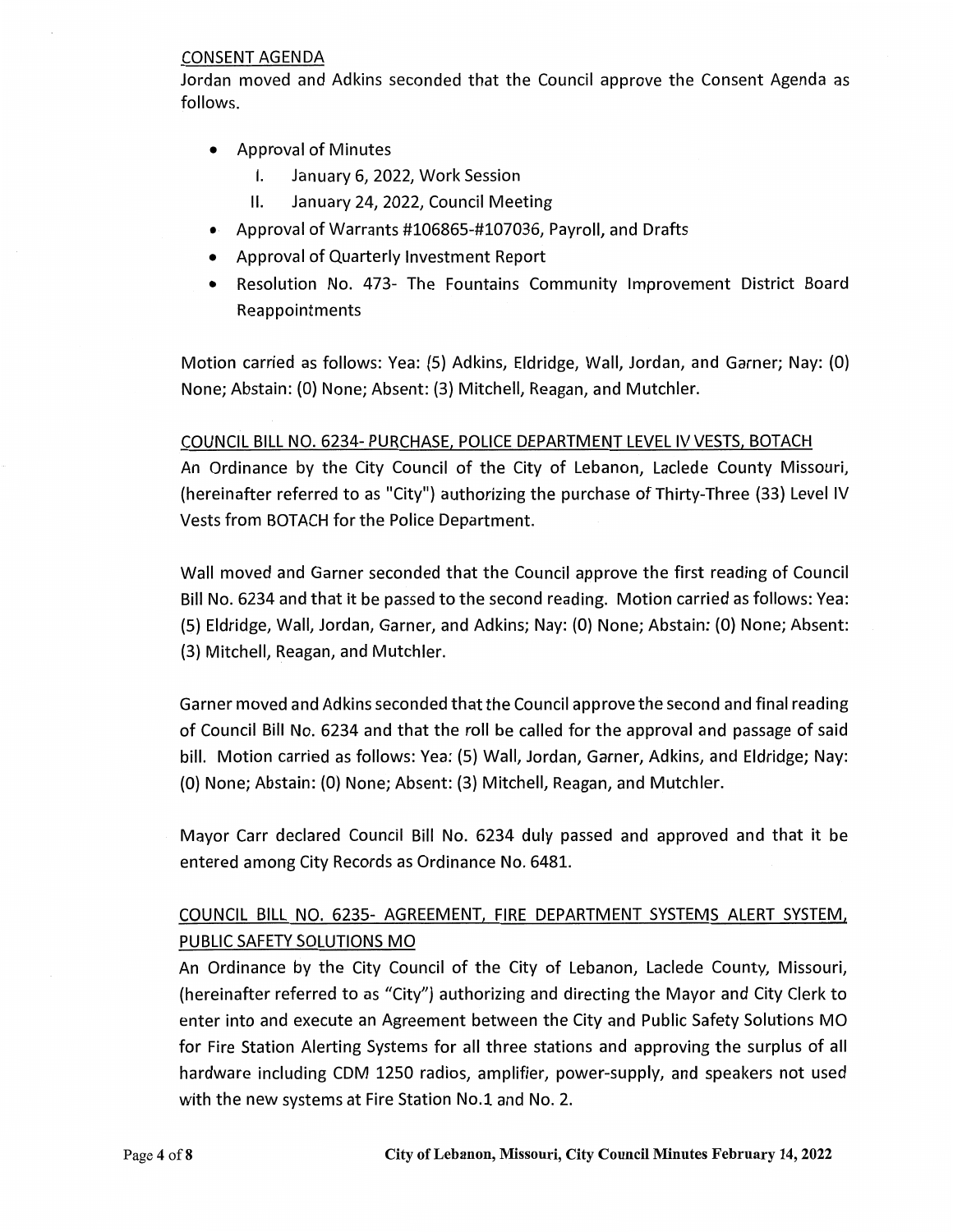Eldridge moved and Jordan seconded that the Council approve the first reading of Council Bill No. 6235 and that it be passed to the second reading. Motion carried as follows: Yea: (5) Jordan, Garner, Adkins, Eldridge, and Wall; Nay: (0) None; Abstain: (0) None; Absent: (3) Mitchell, Reagan, and Mutchler.

Adkins moved and Eldridge seconded that the Council approve the second and final reading of Council Bill No. 6235 and that the roll be called for the approval and passage of said bill. Motion carried as follows: Yea: (5) Garner, Adkins, Eldridge, Wall, and Jordan; Nay: (0) None; Abstain: (0) None; Absent: (3) Mitchell, Reagan, and Mutchler.

Mayor Carr declared Council Bill No. 6235 duly passed and approved and that it be entered among City Records as Ordinance No. 6482.

## COUNCIL BILL NO. 6236- PURCHASE, JOHN DEERE BACKHOE TRANSMISSION, MURPHY TRACTOR AND EQUIPMENT

An Ordinance by the City Council of the City of Lebanon, Laclede County, Missouri, (hereinafter referred to as "City") authorizing the purchase of a Rebuilt Transmission from Murphy Tractor and Equipment for the 1999 John Deere Backhoe used by the Street Division Concrete Crew.

Jordan moved and Garner seconded that the Council approve the first reading of Council Bill No. 6236 and that it be passed to the second reading. Motion carried as follows: Yea: (5) Adkins, Eldridge, Wall, Jordan, and Garner; Nay: (0) None; Abstain: (0) None; Absent: (3) Mitchell, Reagan, and Mutchler.

Eldridge moved and Adkins seconded that the Council approve the second and final reading of Council Bill No. 6236 and that the roll be called for the approval and passage of said bill. Motion carried as follows: Yea: (5) Eldridge, Wall, Jordan, Garner, and Adkins; Nay: (0) None; Abstain: (O) None; Absent: (3) Mitchell, Reagan, and Mutchler.

Mayor Carr declared Council Bill No. 6236 duly passed and approved and that it be entered among City Records as Ordinance No. 6483.

### COUNCIL BILL NO. 6237- APPROVAL, CURB RAMP IMPROVEMENTS

An Ordinance by the City Council of the City of Lebanon, Laclede County, Missouri, (hereinafter referred to as "City") approving the recommendation from City Staff and authorizing the execution of all necessary documents for the Americans with Disabilities Act Sidewalk Ramp Improvements Project.

Jordan moved and Wall seconded that the Council approve the first reading of Council Bill No. 6237 and that it be passed to the second reading. Motion carried as follows: Yea: (5)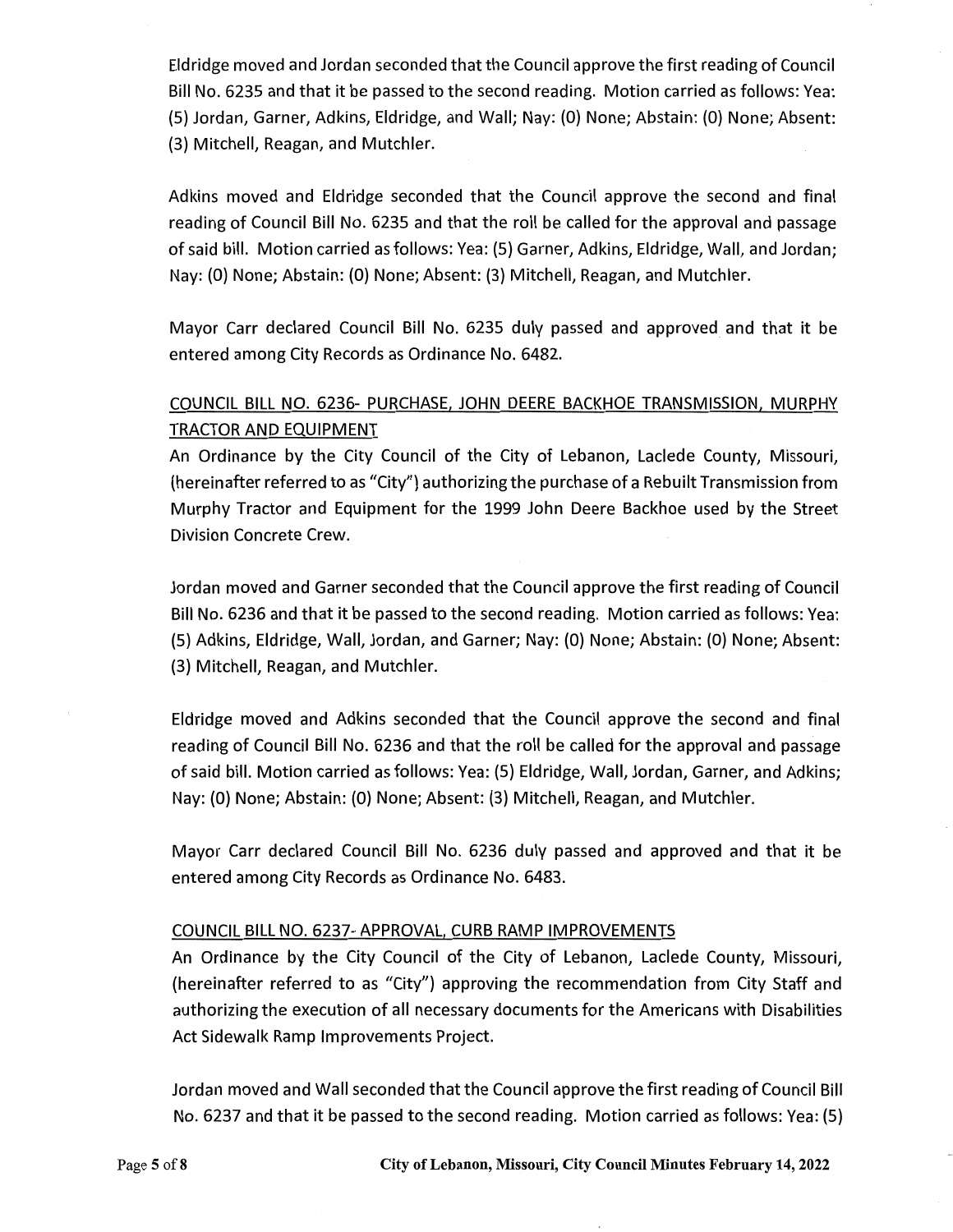Wall, Jordan, Garner, Adkins, and Eldridge; Nay: (O) None; Abstain: (O) None; Absent: (3) Mitchell, Reagan, and Mutchler.

Wall moved and Adkins seconded that the Council approve the second and final reading of Council Bill No. 6237 and that the roll be called for the approval and passage of said bill. Motion carried as follows: Yea: (5) Jordan, Garner, Adkins, Eldridge, and Wall; Nay: (O) None; Abstain: (O) None; Absent: (3) Mitchell, Reagan, and Mutchler.

Mayor Carr declared Council Bill No. 6237 duly passed and approved and that it be entered among City Records as Ordinance No. 6484.

# COUNCIL BILL NO. 6238- AGREEMENT, AIRPORT MASTER PLAN AND AIRPORT LAYOUT PLAN PROJECT, COFFMAN ASSOCIATES

An Ordinance by the City Council of the City of Lebanon, Laclede County, Missouri, (hereinafter referred to as "City") authorizing and directing the Mayor and City Clerk to enter into and execute an Aviation Project Consultant Agreement between the City and Coffman Associates to develop a Master Plan and Airport Layout Plan for the Floyd W. Jones Lebanon Airport.

Jordan moved and Adkins seconded that the Council approve the first reading of Council Bill No. 6238 and that it be passed to the second reading. Motion carried as follows: Yea: (5) Garner, Adkins, Eldridge, Wall, and Jordan; Nay: (O) None; Abstain: (O) None; Absent: (3) Mitchell, Reagan, and Mutchler.

Adkins moved and Wall seconded that the Council approve the second and final reading of Council Bill No. 6238 and that the roll be called for the approval and passage of said bill. Motion carried as follows: Yea: (5) Adkins, Eldridge, Wall, Jordan, and Garner; Nay: (O) None; Abstain: (0) None; Absent: (3) Mitchell, Reagan, and Mutchler.

Mayor Carr declared Council Bill No. 6238 duly passed and approved and that it be entered among City Records as Ordinance No. 6485.

# COUNCIL BILL NO. 6239- TASK ORDER NO. 35, MADISON STREET URBAN PARK MASTER PLAN, OLSSON INC

An Ordinance by the City Council of the City of Lebanon, Laclede County, Missouri, (hereinafter referred to as "City") authorizing and directing the Mayor and City Clerk to enter into and execute Task Order No. 35 with Olsson Inc. to create a Madison Street Urban Park Master Plan.

Wall moved and Jordan seconded that the Council approve the first reading of Council Bill No. 6239 and that it be passed to the second reading. Motion carried as follows: Yea: (5)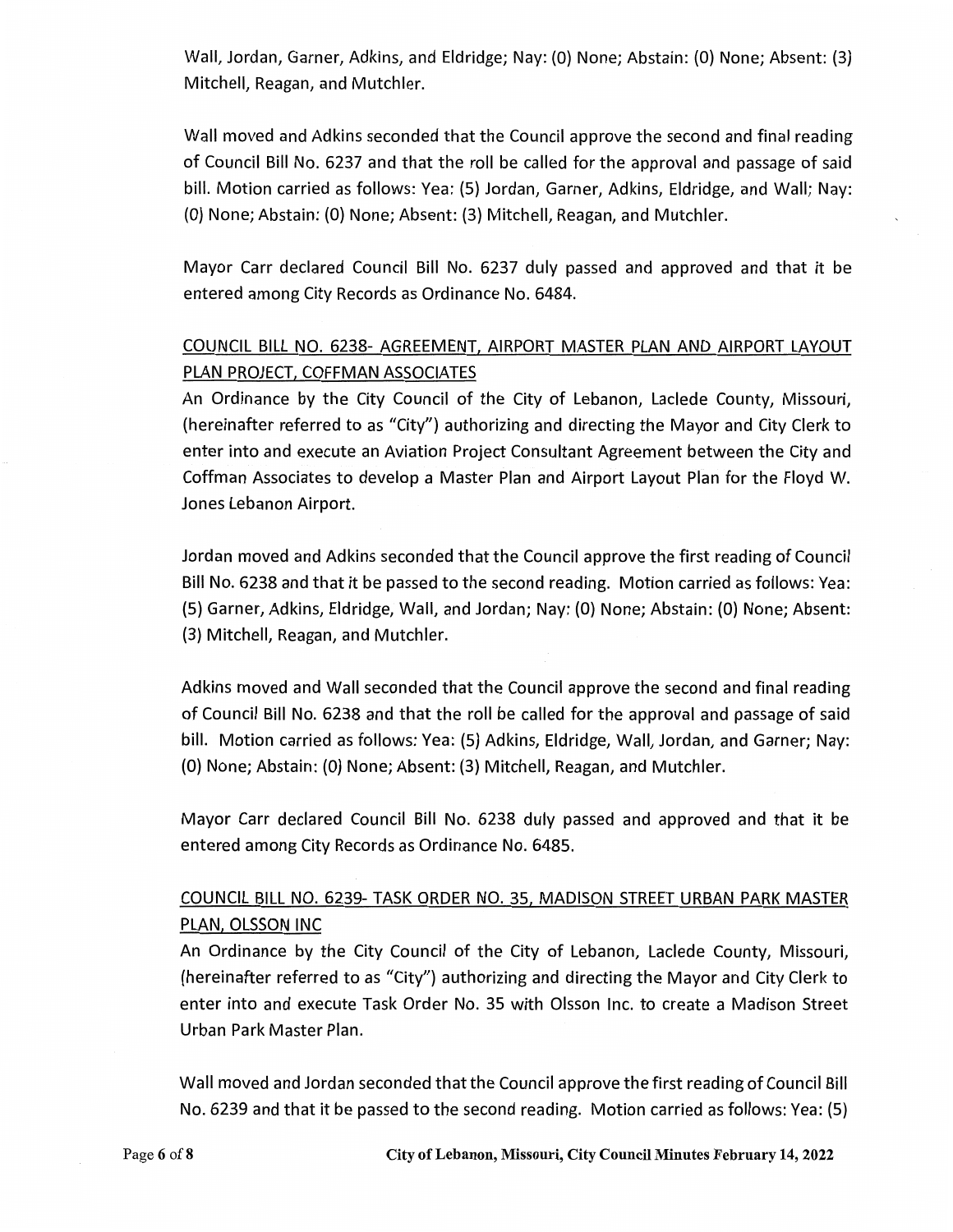Eldridge, Wall, Jordan, Garner, and Adkins; Nay: (0) None; Abstain: (0) None; Absent: (3) Mitchell, Reagan, and Mutchler.

Adkins moved and Garner seconded that the Council approve the second and final reading of Council Bill No. 6239 and that the roll be called for the approval and passage of said bill. Motion carried as follows: Yea: (5) Wall, Jordan, Garner, Adkins, and Eldridge; Nay: (0} None; Abstain: (0) None; Absent: (3) Mitchell, Reagan, and Mutchler.

Mayor Carr declared Council Bill No. 6239 duly passed and approved and that it be entered among City Records as Ordinance No. 6486.

# COUNCIL BILL NO. 6240- APPROVAL, PAYMENT FOR OPERATION FUNDING ASSISTANCE, LACLEDE COUNTY FOR O.E.M

An Ordinance by the City Council of the City of Lebanon, Laclede County, Missouri, (hereinafter referred to as "City") approving a payment to Laclede County, for the benefit of the Office of Emergency Management (hereinafter referred to as "O.E.M."), to support O.E.M. services to the City.

Garner moved and Jordan seconded that the Council approve the first reading of Council Bill No. 6240 and that it be passed to the second reading. Motion carried as follows: Yea: (5) Jordan, Garner, Adkins, Eldridge, and Wall; Nay: (0) None; Abstain: (0) None; Absent: (3) Mitchell, Reagan, and Mutchler.

Jordan moved and Garner seconded that the Council approve the second and final reading of Council Bill No. 6240 and that the roll be called for the approval and passage of said bill. Motion carried as follows: Yea: (5) Garner, Adkins, Eldridge, Wall, and Jordan; Nay: (0} None; Abstain: (0) None; Absent: (3) Mitchell, Reagan, and Mutchler.

Mayor Carr declared Council Bill No. 6240 duly passed and approved and that it be entered among City Records as Ordinance No. 6487.

#### COMMENTS

Fire Chief Sam Schneider- reported that John Hunter had retired from the Fire Department after serving for 21 years and was going to be missed. He said a special presentation was scheduled for the next meeting. He also said he had a former employee returning and he was almost fully staffed.

Public Works Director Richard Shockley- reported that MoDOT and the railroad were working on the railroad crossing issue over Jefferson Ave. He said they were looking at summer or late fall before it would be fixed.

Councilman Jordan- expressed he felt the City got through the recent weather event really well.